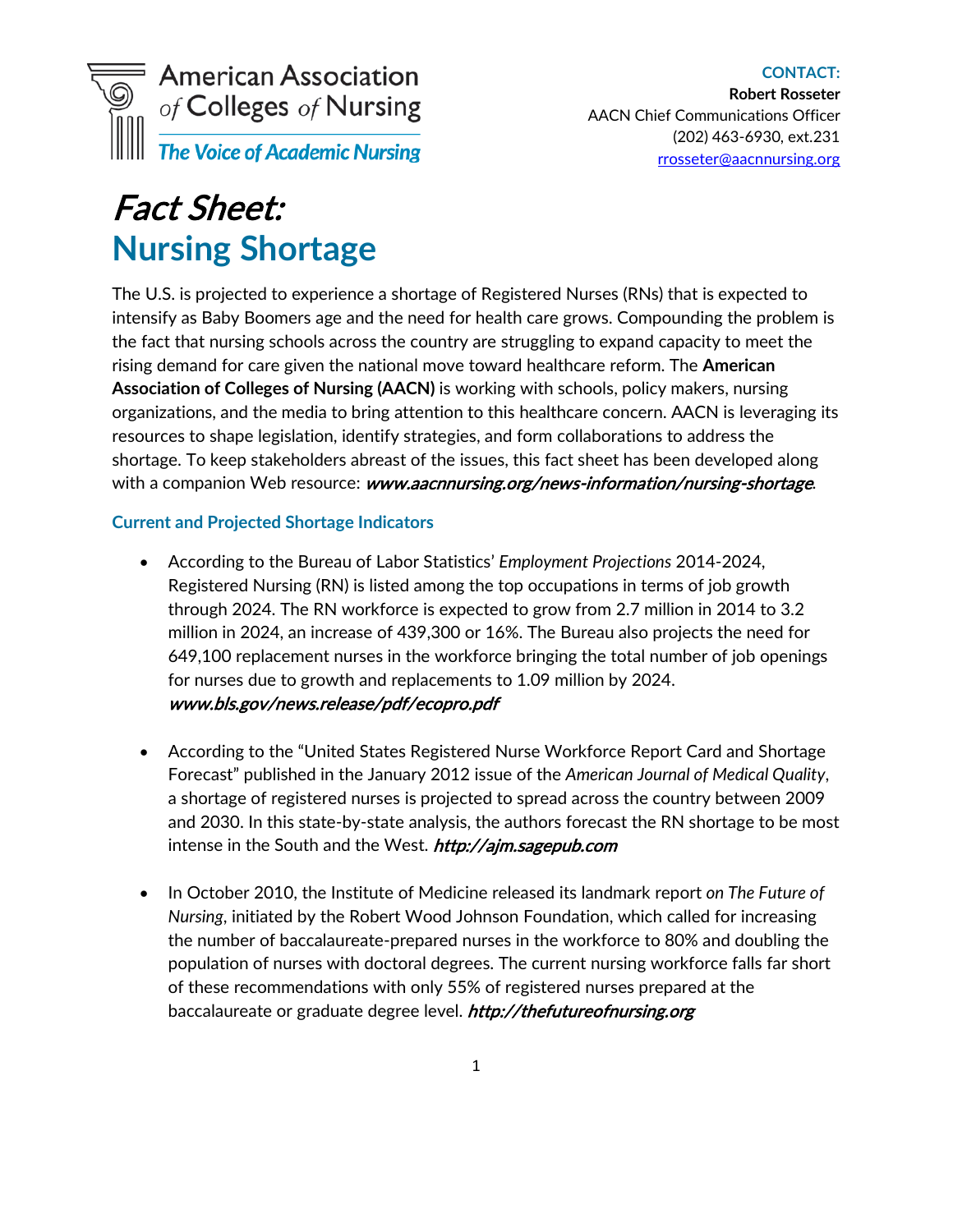• In July 2010, the Tri-Council for Nursing released a joint statement on *Recent Registered Nurse Supply and Demand Projections*, which cautioned stakeholders about declaring an end to the nursing shortage. The downturn in the economy has lead to an easing of the shortage in many parts of the country, a recent development most analysts believe to be temporary. In the joint statement, the Tri-Council raises serious concerns about slowing the production of RNs given the projected demand for nursing services, particularly in light of healthcare reform.

## [http://tricouncilfornursing.org/documents/JointStatementRecentRNSupplyDemandPro](http://tricouncilfornursing.org/documents/JointStatementRecentRNSupplyDemandProjections.pdf) [jections.pdf](http://tricouncilfornursing.org/documents/JointStatementRecentRNSupplyDemandProjections.pdf)

## **Contributing Factors Impacting the Nursing Shortage**

**Nursing school enrollment is not growing fast enough to meet the projected demand for RN and APRN services.**

Though AACN reported a 3.6% enrollment increase in entry-level baccalaureate programs in nursing in 2016, this increase is not sufficient to meet the projected demand for nursing services, including the need for more nurse faculty, researchers, and primary care providers. [www.aacnnursing.org/research-data](http://www.aacnnursing.org/research-data)

#### **A shortage of nursing school faculty is restricting nursing program enrollments.**

• According to AACN's report on *2016-2017 Enrollment and Graduations in Baccalaureate and Graduate Programs in Nursing*, U.S. nursing schools turned away 64,067 qualified applicants from baccalaureate and graduate nursing programs in 2016 due to insufficient number of faculty, clinical sites, classroom space, and clinical preceptors, as well as budget constraints. Almost two-thirds of the nursing schools responding to the survey pointed to a shortage of faculty and/or clinical preceptors as a reason for not accepting all qualified applicants into their programs. [www.aacnnursing.org/research-data](http://www.aacnnursing.org/research-data)

#### **A significant segment of the nursing workforce is nearing retirement age.**

- According to a 2013 survey conducted by the National Council of State Boards of Nursing and The Forum of State Nursing Workforce Centers, 55% of the RN workforce is age 50 or older. <http://jnr.metapress.com/content/m61518mn5001m025>
- The Health Resources and Services Administration projects that more than 1 million registered nurses will reach retirement age within the next 10 to 15 years. <http://bhpr.hrsa.gov/healthworkforce/reports/nursingworkforce/index.html>
- According to data from the *2008 National Sample Survey of Registered Nurses* released in September 2010 by the federal Division of Nursing, the average age of the RN population is 47.0 years of age, up slightly from 46.8 in 2004. <http://bhpr.hrsa.gov/healthworkforce/rnsurvey>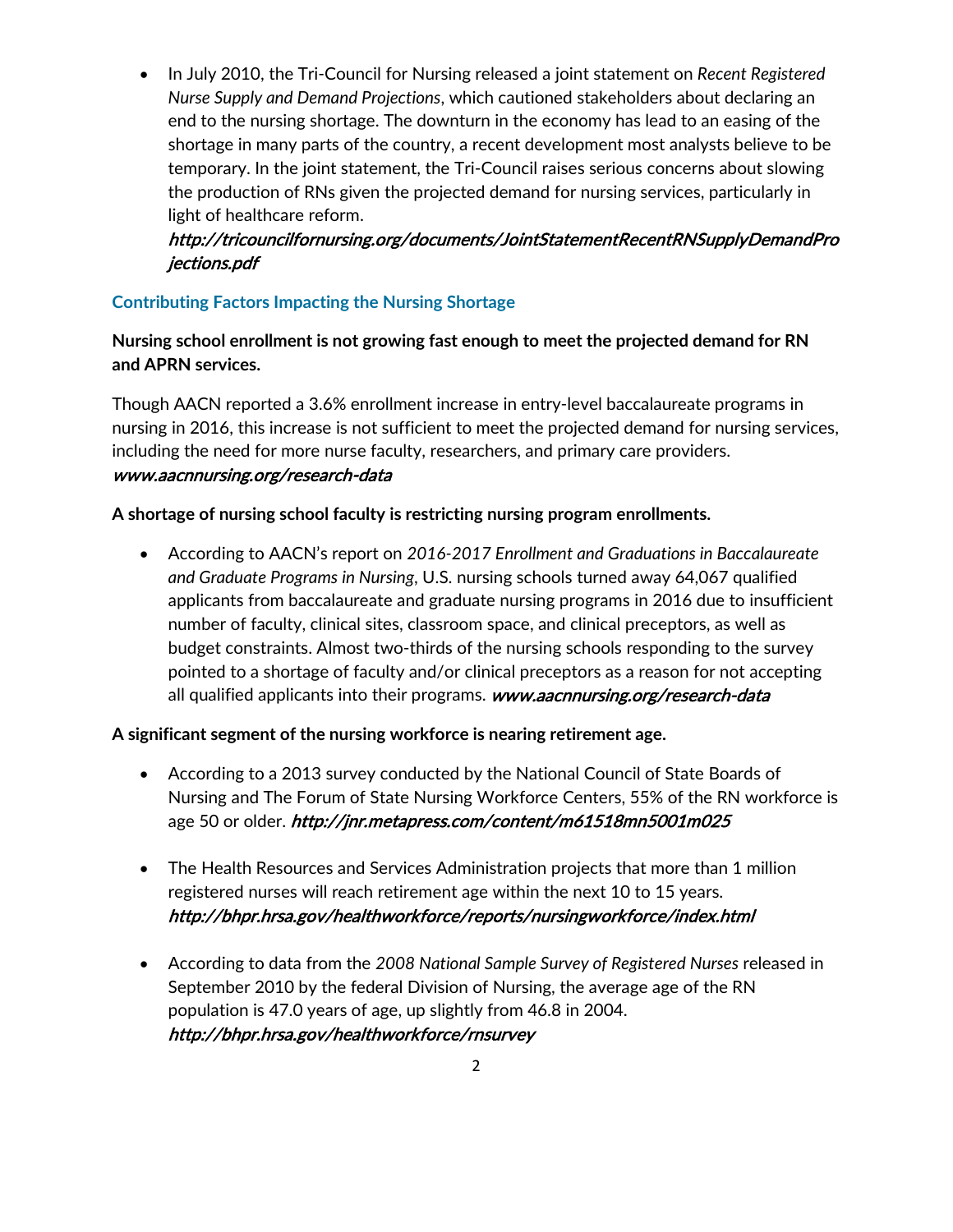## **Changing demographics signal a need for more nurses to care for our aging population.**

• Issued in May 2014, the U.S. Census Bureau report on *An Aging Nation: The Older Population in the United States* found that by 2050, the number of US residents age 65 and over is projected to be 83.7 million, almost double its estimated population of 43.1 million in 2012. With larger numbers of older adults, there will be an increased need for geriatric care, including care for individuals with chronic diseases and comorbidities. [www.census.gov/population/projections/data/national/2012 .html](http://www.census.gov/population/projections/data/national/2012%20.html)

**Insufficient staffing is raising the stress level of nurses, impacting job satisfaction, and driving many nurses to leave the profession.**

- In the December 2016 issue of *BMJ Quality & Safety*, the international journal of healthcare improvement, Dr. Linda Aiken and her colleagues released findings from a study of acute care hospitals in Belgium, England, Finland, Ireland, Spain, and Switzerland, which found that a greater proportion of professional nurses at the bedside is associated with better outcomes for patients and nurses. Reducing nursing skill mix by adding assistive personnel without professional nurse qualifications may contribute to preventable deaths, erode care quality, and contribute to nurse shortages. [http://qualitysafety.bmj.com/content/early/2016/11/03/bmjqs- 2016-](http://qualitysafety.bmj.com/content/early/2016/11/03/bmjqs-2016-005567.full?sid=03f7af68-8e6f-464c-b831-1f5571e26d66) [005567.full?sid=03f7af68-8e6f-464c-b831-1f5571e26d66](http://qualitysafety.bmj.com/content/early/2016/11/03/bmjqs-2016-005567.full?sid=03f7af68-8e6f-464c-b831-1f5571e26d66)
- In the March 2005 issue of *Nursing Economic\$,* Dr. Peter Buerhaus and colleagues found that more than 75% of RNs believe the nursing shortage presents a major problem for the quality of their work life, the quality of patient care, and the amount of time nurses can spend with patients. Looking forward, almost all surveyed nurses see the shortage in the future as a catalyst for increasing stress on nurses (98%), lowering patient care quality (93%) and causing nurses to leave the profession (93%).

#### **High nurse retirement and turnover rates are affecting access to health care.**

- In the September 21, 2015 issue of *Science Daily*, healthcare economist David Auerbach released findings from a new study, which found that almost 40% of registered nurses are over the age of 50. "The number of nurses leaving the workforce each year has been growing steadily from around 40,000 in 2010 to nearly 80,000 by 2020. Meanwhile, the dramatic growth in nursing school enrollment over the last 15 years has begun to level off." www.sciencedaily.com/releases/2015/09/150921153457.htm
- In September 2007, Dr. Christine T. Kovner and colleagues found that 13% of newly licensed RNs had changed principal jobs after one year, and 37% reported that they felt ready to change jobs. These findings were reported in the *American Journal of Nursing* in an article titled "Newly Licensed RNs' Characteristics, Work Attitudes, and Intentions to Work."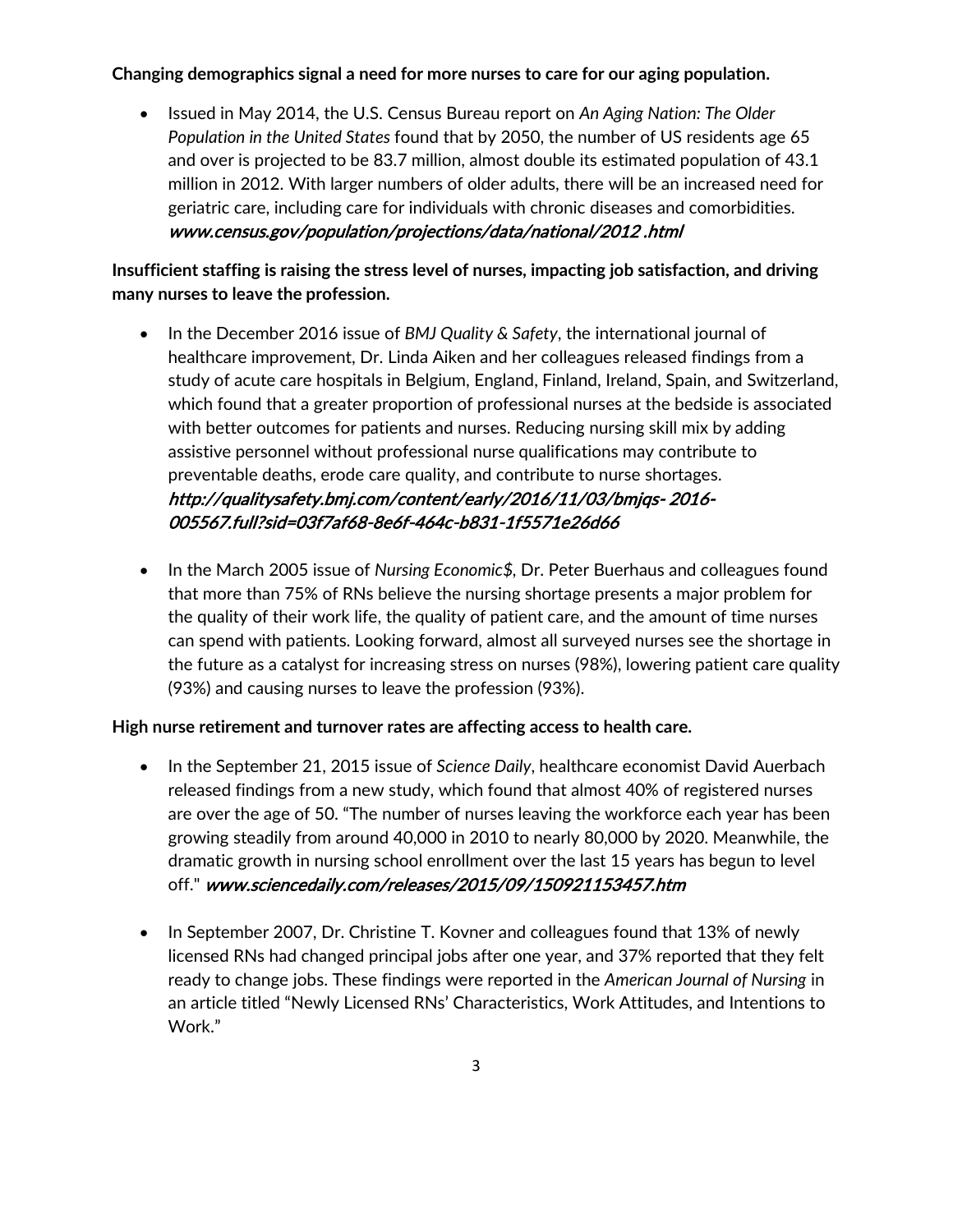### **Impact of Nurse Staffing on Patient Care**

**Many scientific studies point to the connection between adequate levels of registered nurse staffing and safe patient care.**

- In a study published in the journal *BMJ Quality & Safety* in May 2013, researcher Heather L. Tubbs-Cooley and colleagues observed that higher patient loads were associated with higher hospital readmission rates. The study found that when more than four patients were assigned to an RN in pediatric hospitals, the likelihood of hospital readmissions increased significantly.
- In the August 2012 issue of the *American Journal of Infection Control*, Dr. Jeannie Cimiotti and colleagues identified a significant association between high patient-to-nurse ratios and nurse burnout with increased urinary tract and surgical site infections. In this study of Pennsylvania hospitals, the researchers found that increasing a nurse's patient load by just one patient was associated with higher rates of infection. The authors conclude that reducing nurse burnout can improve both the well-being of nurses and the quality of patient care.
- In a study publishing in the April 2011 issue of *Medical Care*, Dr. Mary Blegen and her colleagues from the University of California, San Francisco found that higher nurse staffing levels were associated with fewer deaths, lower failure-to-rescue incidents, lower rates of infection, and shorter hospital stays.
- In March 2011, Dr. Jack Needleman and colleagues published findings in the *New England Journal of Medicine*, which indicate that insufficient nurse staffing was related to higher patient mortality rates. These researchers analyzed the records of nearly 198,000 admitted patients and 177,000 eight-hour nursing shifts across 43 patient-care units at large academic health centers. The data show that the mortality risk for patients was about 6% higher on units that were understaffed as compared with fully staffed units. In the study titled "Nurse Staffing and Inpatient Hospital Mortality," the researchers also found that when a nurse's workload increases because of high patient turnover, mortality risk also increases.
- In a study published in the April 2010 issue of *Health Services Research*, Dr. Linda Aiken and colleagues found that lower patient-nurse ratios on medical and surgical units were associated with significantly lower patient mortality rates. The study is titled "Implications of the California Nurse Staffing Mandate on Other States."
- In the June 2009 issue of the *International Journal of Nursing Studies*, a research team lead by Dr. Koen Van den Heede found a significant association between the number of baccalaureate-prepared RNs on cardiac care units and in-hospital mortality. Data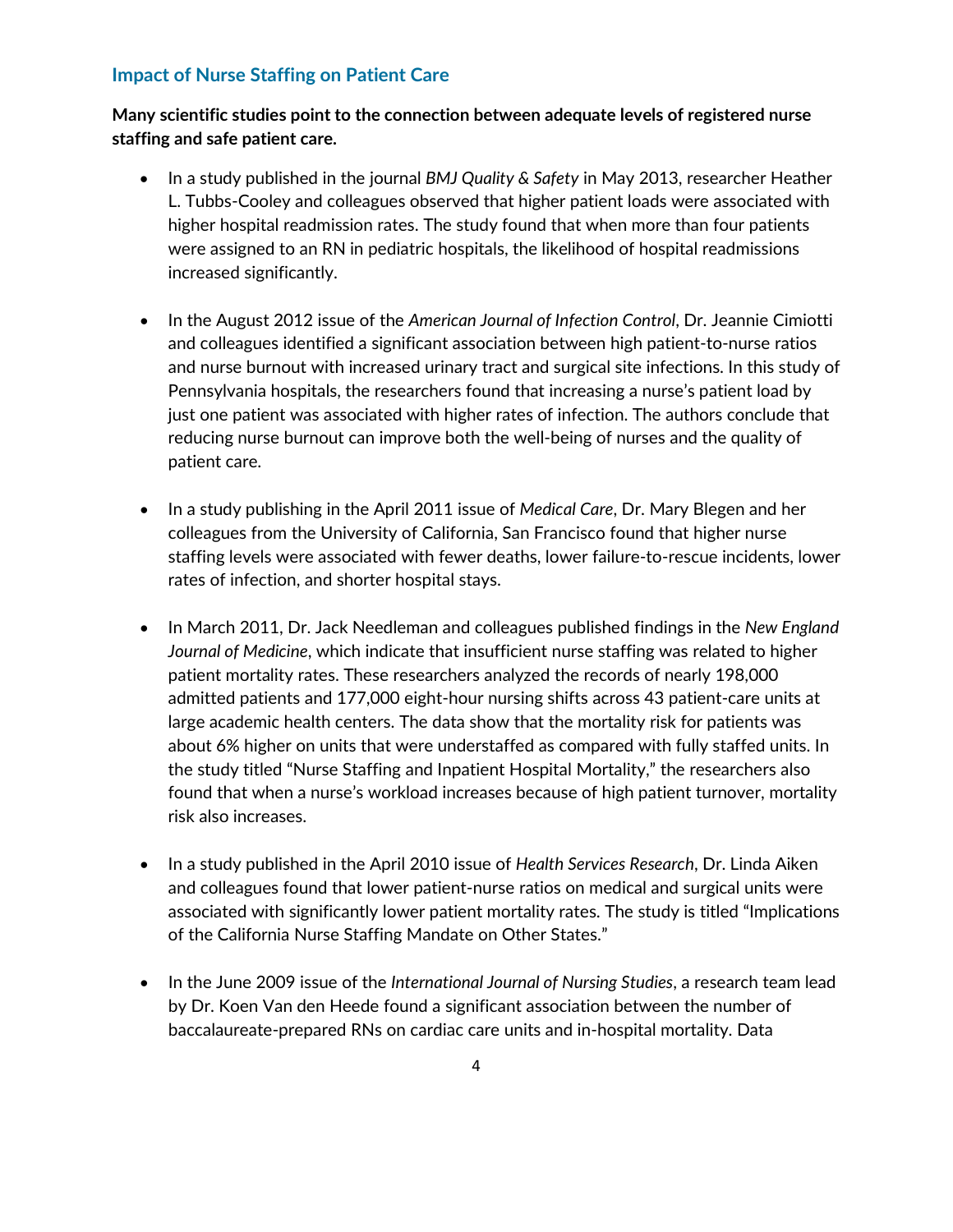analyzed by this international team of researcher that included representatives from Belgium, Canada, the Netherlands, and the United States showed that there were 4.9 fewer deaths per 1,000 patients on intensive care units staffed with a higher percentage of nurses with bachelor's degrees.

- A growing body of research clearly links baccalaureate-prepared nurses to lower mortality and failure-to-rescue rates. The latest studies published in the journals *Health Services Research* in August 2008 and the *Journal of Nursing Administration* in May 2008 confirm the findings of several previous studies which link education level and patient outcomes. Efforts to address the nursing shortage must focus on preparing more baccalaureate-prepared nurses in order to ensure access to high quality, safe patient care.
- In March 2007, a comprehensive report initiated by the Agency for Healthcare Research and Quality was released on *Nursing Staffing and Quality of Patient Care*. Through this meta-analysis, the authors found that the shortage of registered nurses, in combination with an increased workload, poses a potential threat to quality. Increases in registered nurse staffing was associated with reductions in hospital-related mortality and failure to rescue as well as reduced length of stays. In settings with inadequate staffing, patient safety was compromised.
- A shortage of nurses prepared at the baccalaureate level is affecting health care quality and patient outcomes. In a study published September 24, 2003 in the *Journal of the American Medical Association (JAMA)*, Dr. Linda Aiken and her colleagues at the University of Pennsylvania identified a clear link between higher levels of nursing education and better patient outcomes. This extensive study found that surgical patients have a "substantial survival advantage" if treated in hospitals with higher proportions of nurses educated at the baccalaureate or higher degree level. In hospitals, a 10% increase in the proportion of nurses holding BSN degrees decreased the risk of patient death and failure to rescue by 5%.

#### **Impact of Nurse Staffing on Patient Care**

• Many statewide initiatives are underway to address both the shortage of RNs and nurse educators. For example, in January 2014, the University of Wisconsin (UW) announced the \$3.2 million Nurses for Wisconsin initiative — funded through a UW System Economic Development Incentive Grant — to provide fellowships and loan forgiveness for future nurse faculty who agree to teach in the state after graduation. This program was launched in response to projections that Wisconsin could see a shortage of 20,000 nurses by 2035. For a sampling of other state-based initiatives, visit www.aacnnursing.org/news-watch/partnerships.